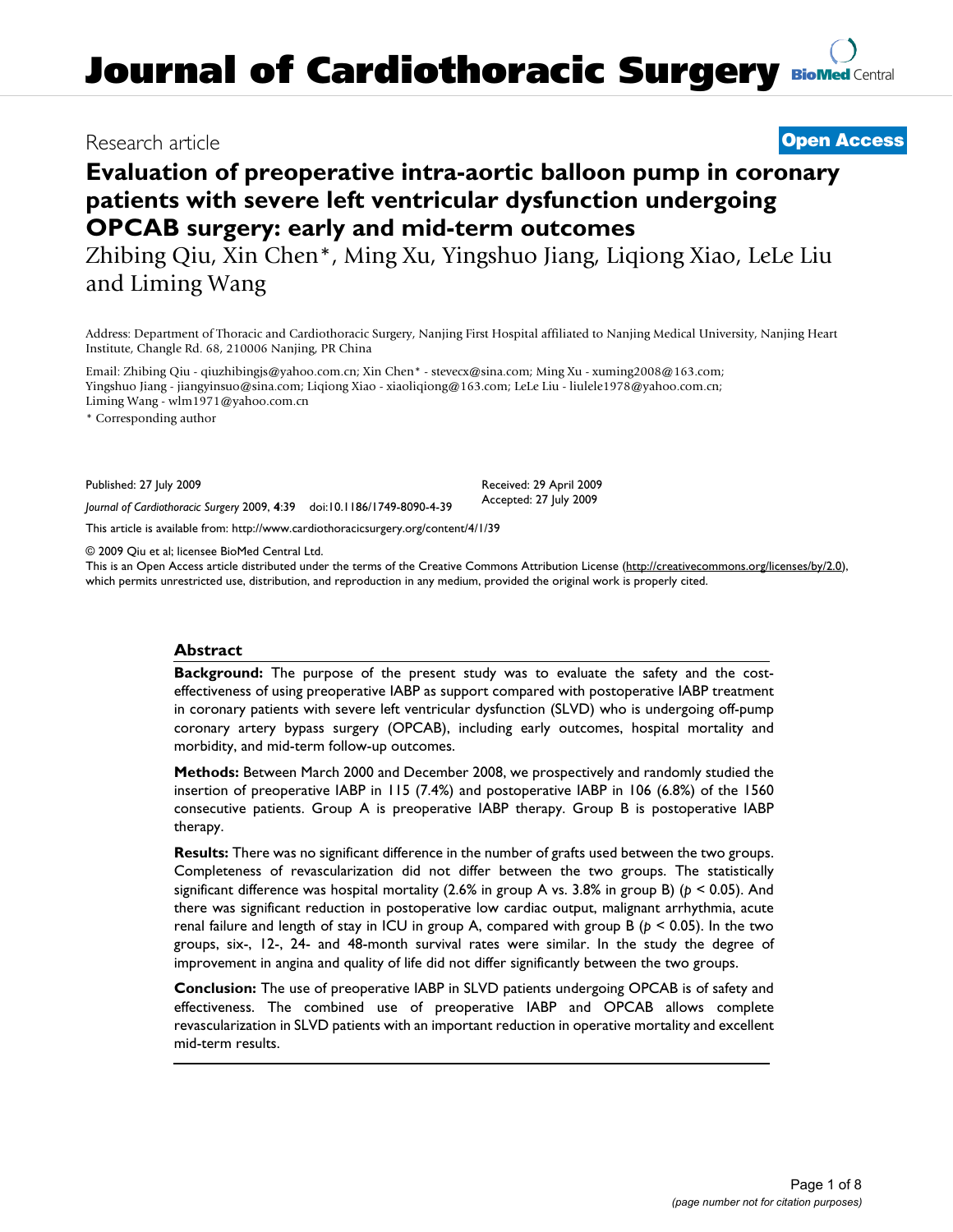# **Background**

Despite improvements in medical therapies and surgical techniques, the management of coronary patients with severe left ventricular dysfunction (SLVD) (ejection fraction  $[EF] = 0.35$ ) is still challenging [1,2]. For this population, CABG is associated with higher postoperative morbidity and mortality compared with patients with normal left ventricular function[3]. Off pump coronary artery bypass surgery (OPCAB) has theoretical and practical advantages over conventional coronary artery bypass grafting (CCABG)[4,5].

Also in high risk coronary patients, OPCAB is an attractive alternative, but due to hemodynamic instability this cohort of patients has usually been operated using some circulatory support. The elective use of intra-aortic balloon pump (IABP) in these patients may prevent this and thus avoid the institution of CPB with its attendant risks which include inflammation and global ischemia[6,7] The use of pre- and postoperative IABP has been suggested, but not yet fully explored[8,9]. The purpose of the present study is to evaluate, in a prospective and randomized manner, the safety and the effectiveness of using preoperative IABP as support compared with postoperative IABP treatment.

#### **Patients and methods** *Patients and inclusion criteria*

The study was approved by the Institutional Review Board in March 3, 2000, and informed consent was obtained from all patients. Since March 2000, OPCAB has been the technique of choice at our center for all isolated coronary procedures, and it was used in 1560 consecutive patients. Between March 2000 and December 2008, we prospectively studied the insertion of preoperative Datascope system IABP in 115 (7.4%) consecutive patients with poor preoperative left ventricular ejection fraction (LVEF) = 35%. During the same period, the IABP was inserted during or after the operation in 106 (6.8%) of the 1560 patients. The LVEF of all patients was calculated from echocardiography assessment performed by an independent cardiologist.

# *Inclusion criteria*

Adult patients with coronary artery disease (CAD) admitted for elective or urgent myocardial revascularization by OPCAB and classified as patients with severe left ventricular dysfunction according to definition given above and judged suitable for OPCAB surgery by the responsible surgeon were included in study. Patients with moderate and severe mitral regurgitation MR were excluded because of our practice to perform mitral valve repair/replacement in these patients at the initial procedure.

The patients fulfilling the above criteria were randomized into either of two groups by lottery (prepared closed envelopes containing the group assignment): Group A–preoperative IABP therapy, started 24 hour(h) prior to induction of anesthesia, followed by continuous IABP during the entire procedure as well as postoperatively. Group B–postoperative IABP therapy, inserted during or after the operation. Postoperative IABP treatment was initiated if fulfilling definitions stated: when CI cannot be maintained at a level greater than 2.0 L/min/m2, despite pharmacological support with epinephrine equal or more than 0.5  $\mu$ g/kg/min, dobutamine equal or more than 10  $\mu$ g/kg/min and amrinonum equal or more than 0.5 mg/kg bolus dose, an IABP treatment was indicated.

All preoperative clinical, operative data and follow-up data were entered into a computer data base. Definitions were laid prior to the start of the study and had not been changed during the study period.

All the patients had multi-vessel coronary artery disease with severe left ventricular dysfunction and other patients' characteristics for each group are presented in Table 1. No significant differences were found between two groups in baseline variables such as age or comorbidities. The overall predicted risk according to the EuroScore was similar between the two groups.

#### *Intra-aortic balloon pump (IABP)*

The IABP catheter used was 8 F 34 ml balloon Percor STAT-DL Catheter (Datascope Corp, Fairfield, NJ) connected to a Datascope portable computerized console (Datascope), placed using percutaneous insertion technique via femoral artery. In group A, preoperative insertion was normally performed in the anesthesia preparation room in the operating room (OR) prior to induction of anesthesia. Group B patients received their IABP in the operating room if fulfilling definitions stated above. There was no failure of percutaneous placement of the IABP, while using the guide-wire. Unless heparin was contraindicated, patients were therapeutically anticoagulated with heparin after IABP placement. Patients returning from the operating room with an IABP in place were given Dextran until the mediastinal drainage removed (usually within 24 h) for anticoagulation.

IABP therapy for group A was continued postoperatively only when indicated based on restoration of hemodynamic stability maintaining a CI greater than 2 L/min/m2, with only minimal pharmacological inotropic support. The same definition was used for termination of postoperative IABP for Group B.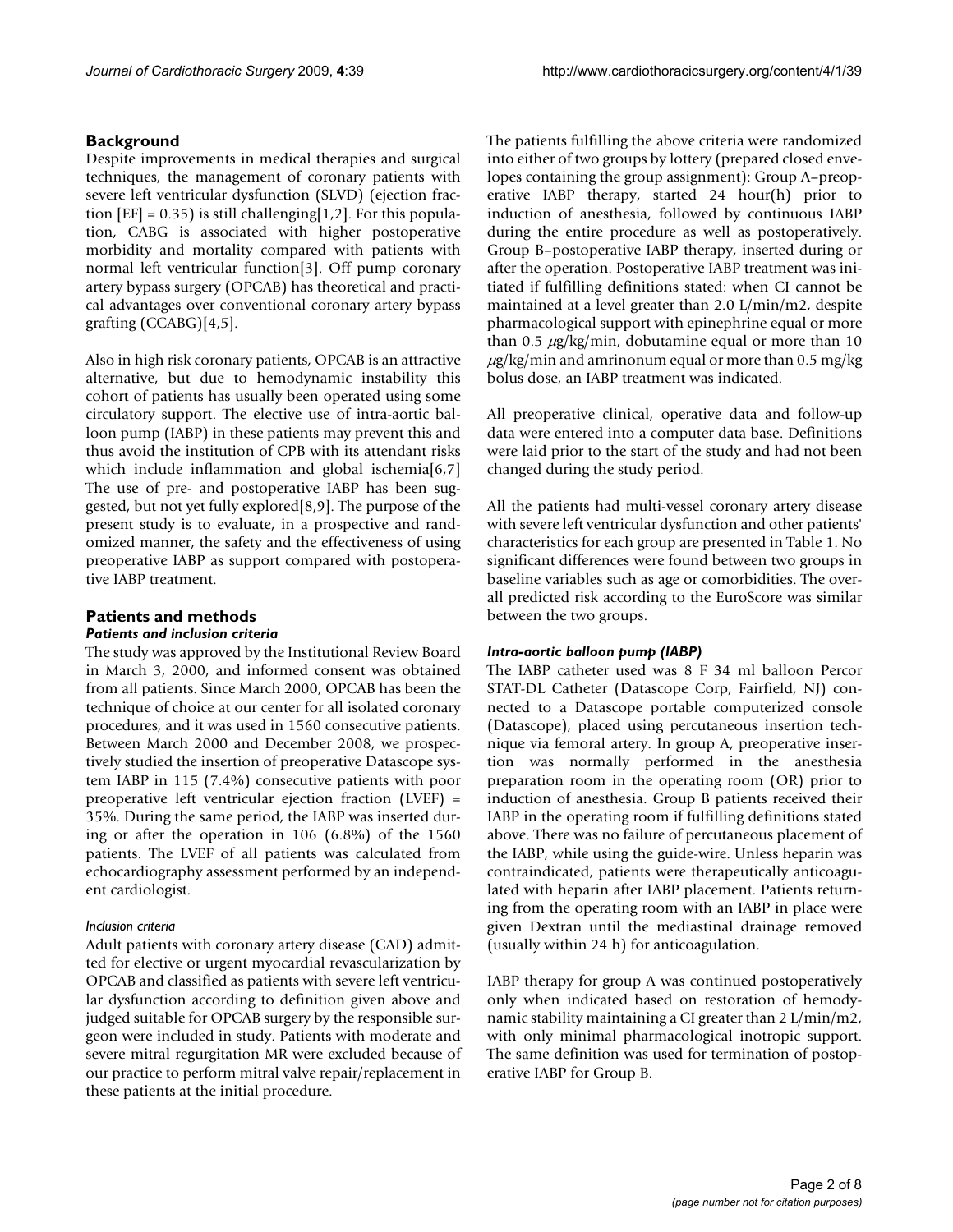#### **Table 1: Preoperative Characteristics**

| Variables                    | Group A $(n = 115)$<br>N (%) | Group $B(n = 106)$<br>N(%) | P value |
|------------------------------|------------------------------|----------------------------|---------|
| Female sex                   | 42(36.5)                     | 32 (30.2)                  | 0.42    |
| Age > 65 years               | 78 (67.8)                    | 80 (75.5)                  | 0.11    |
| Symptom status(stable)       | 66 (57.4)                    | 70 (66.0)                  | 0.65    |
| <b>Diabetes</b>              | 35 (30.4)                    | 36 (34.0)                  | 0.77    |
| Hypertension                 | 70 (60.9)                    | 79 (74.5)                  | 0.12    |
| Hypercholesterolemia         | 85 (73.9)                    | 76 (71.7)                  | 0.88    |
| Smoking                      | 86 (74.8)                    | 72(67.9)                   | 0.61    |
| Chronic Renal dysfunction    | 4(3.5)                       | 3(2.8)                     | 0.08    |
| <b>Chronic Gastritis</b>     | 9(7.8)                       | 10(9.4)                    | 0.11    |
| <b>COPD</b>                  | 16(13.9)                     | 18(17.0)                   | 0.47    |
| Peripheral vascular disease  | 7(6.1)                       | 5(4.7)                     | 0.21    |
| MI                           | 73 (63.5)                    | 79 (74.5)                  | 0.06    |
| Angina (CCS III/IV)          | 95 (82.6)                    | 84 (79.2)                  | 0.21    |
| Dyspnea (NYHA III/IV)        | 55(47.8)                     | 42 (39.6)                  | 0.18    |
| Redo CABG                    | 2(1.7)                       | 1(0.9)                     | 0.07    |
| Prior CVA                    | 5(4.3)                       | 3(2.8)                     | 0.11    |
| $BMI > 30$ kg/m <sup>2</sup> | 45 (39.1)                    | 35 (33.0)                  | 0.45    |
| Aspirin<10 days              | 96 (83.5)                    | 78(73.6)                   | 0.17    |
| Previous failed PTCA         | 8(7.0)                       | 8(7.5)                     | 0.64    |
| Parsonnet score >10          | 73 (63.5)                    | 73 (68.9)                  | 0.37    |
| Left main disease            | 20 (17.2)                    | 21(19.8)                   | 0.58    |
| Mean Diseased vessels        | $3.20 \pm 0.36$              | $3.42 \pm 0.52$            | 0.85    |
| Mean EuroSCORE               | $12.58 \pm 3.05$             | $13.37 \pm 3.13$           | 0.26    |
| Mean LVEF(%)                 | $29.62 \pm 5.32$             | $30.04 \pm 4.27$           | 0.36    |

CCS = Canadian Cardiovascular Society score; COPD = chronic obstructive pulmonary disease; MI = myocardial infarction; CVA = cerebrovascular accident; GI = gastrointestinal; BMI = body mass index; PTCA = percutaneous transluminal coronary angioplasty;

#### *Surgical procedure*

Standard intraoperative monitoring techniques were used. A CPB circuit was on stand-by for all cases. All procedures were performed through a median sternotomy. After the conduits (internal thoracic arteries, the radial artery, and saphenous vein) were harvested, heparin was administered to maintain an activated clotting time greater than 250 seconds. Three deep left pericardial sutures were used for cardiac exposure, and a suction device (Octopus Evolution, Medtronic, Minneapolis, MN) was used for stabilization of the coronary arteries. A shunt (Chase Medical, Richardson, TX) was inserted in the coronary artery during all anastomoses to avoid ischemic damage and perioperative rhythm disturbances. A blower/mister was systematically used to obtain a bloodless operative field and perfect visualization of the coronary artery. The left anterior descending artery was revascularized first in all patients. In cases of vein grafting, the proximal anastomosis of the vein on the aorta was performed before the distal anastomosis under side clamping. The IABP was placed on stand-by during the proximal anastomosis. A cell-saving device was used in all patients.

Preoperative, operative, and postoperative variables between the groups were investigated, including hospital

mortality and morbidity rates, such as neurologic events, perioperative infarction, renal insufficiency, rhythm disturbances, respiratory failure, hospital length of stay, inhospital death and reoperations for excessive postoperative bleeding or ischemia.

#### *Mid-term follow up*

Mid-term follow-up was achieved by direct telephone contact with the patient, family, primary care physician, or cardiologist. If necessary, additional information was obtained from patient's hospital and office records. The endpoints were return to work rates, disease specific quality of life (QOL) using Seattle Angina Questionnaire (SAQ). The SAQ is a 19-item disease-specific self-administered questionnaire assesses physical limitation, angina frequency, treatment satisfaction and disease perception/ QOL[10]. Higher scores on SAQ subscales indicate better levels of functioning. Patients were classified as employed at baseline if they were working full- or part-time or were on sick leave, with expectation of returning to work for such patients was defined as working full- or part-time at follow-up.

#### *Statistics*

Results are expressed as the mean value  $\pm$  standard deviation. Microsoft Excel was used for all statistical data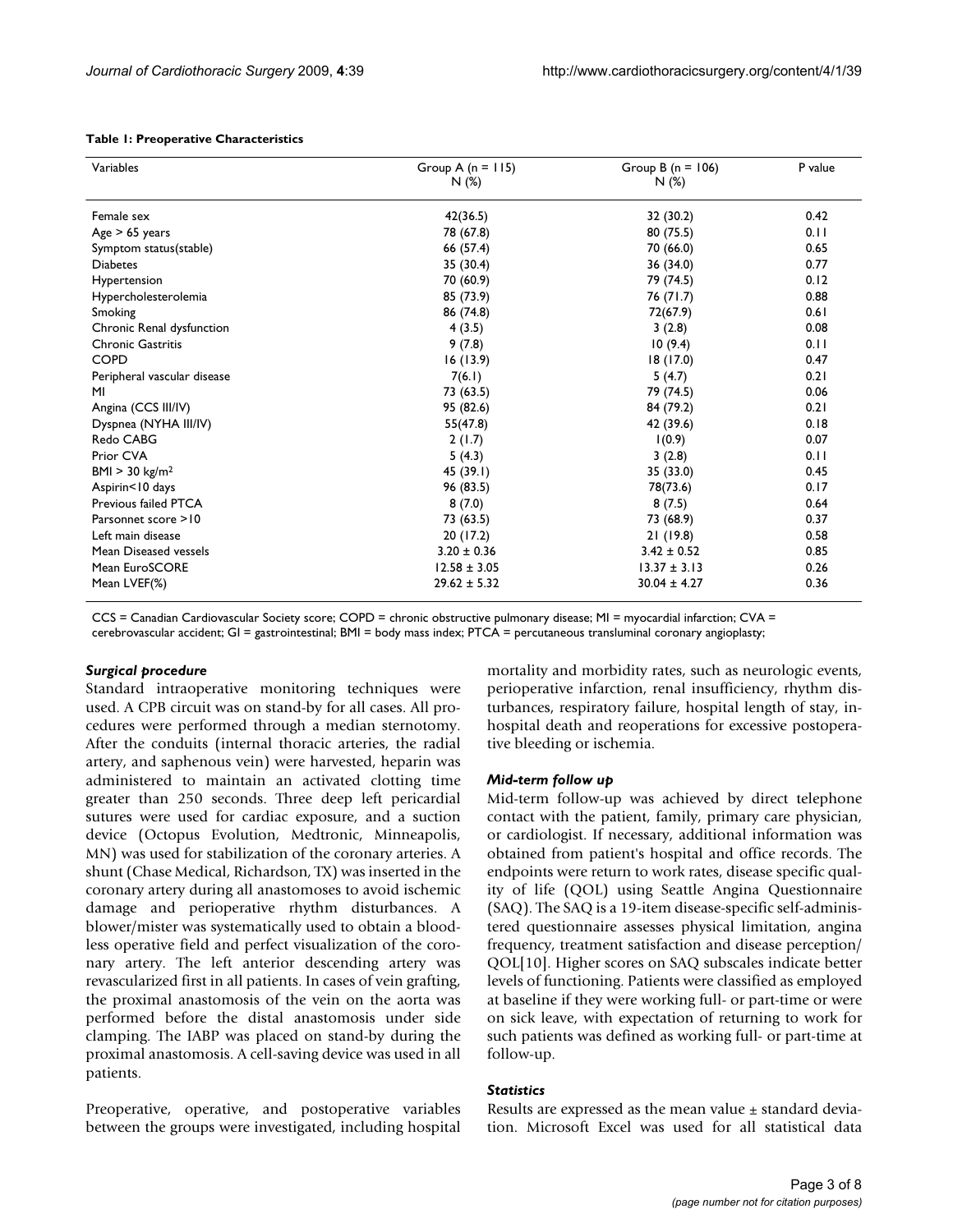processing. Data were examined univariately by the ANOVA test for continuous variables, and the  $\chi^2$  analysis was used for discrete data. After completion of the propensity model, a propensity score for mortality was calculated from the logistic equation for each patient. Then, on this basis, patients were sorted by propensity and compared within five quintiles [11]. Survival curves were drawn on an actuarial basis using the Kaplan-Meier technique. Statistical significance was considered at a value of *p* < 0.05. Data were analyzed using SPSS 13.0 (SPSS).

### **Results**

#### *Perioperative characteristics*

There was no significant difference in the number of grafts used between the two groups (Table 2). Group A patients received  $3.3 \pm 0.6$  grafts per patient, while group B patients had  $3.1 \pm 0.5$  (p = 0.36). There was no significant difference in the use of left internal mammary artery (LIMA), right internal mammary artery and radial arterial grafts in the two groups. The distribution of distal anastomosis was similar between the two groups:  $3.8 \pm 0.5$  in group A, and  $3.6 \pm 0.3$  in group B ( $p = 0.24$ ). Completeness of revascularization did not differ between the two groups (group A 87.3% vs. group B 86.9%;  $p = 0.18$ ). Coronary thrombendarterectomy was required in 16(7.2%) cases, without group differences.

#### *Hospital Mortality*

The only statistically significant difference was hospital mortality (2.6% in group A vs. 3.8% in group B), which showed significantly lower in group A ( $p = 0.031$ ). In the group A, the cause of death was right ventricular failure in one patient with preoperative massive right ventricular infarction, and multiple organ failure in two patient. But in the group B, the cause of death was cardiac arrest in one patient, and multiple organ failure in three patients.

#### *Hospital Morbidity*

There was no significant difference in neurologic events, postoperative infarction, wound infection, respiratory failure, new-onset atrial fibrillation and reoperations for excessive bleeding between two groups (Table 3). However, there was significant reduction in postoperative low cardiac output, malignant arrhythmia, acute renal failure and length of stay in ICU in group A, compared with group B. Only 12 patients(10.4%) in group A had postoperative low cardiac output in contrast 20 patient(18.9%) in group B (*p* < 0.05). The ventricular arrhythmia occurred in seven patient (6.1%) in group A and 13 patients(12.3%) in group B ( $p < 0.05$ ). The acute renal failure occurred in eight patients(6.9%) in group A and 12 patients(11.3%) in group B ( $p < 0.05$ ). The prolonged stay(≥3 days) in the ICU was 33.9% in group A and 54.7% in group B ( $p < 0.05$ ). The mean postoperative IABP time was  $2.2 \pm 0.7$  days in group A and  $3.6 \pm 1.3$  days in group  $B (p < 0.05)$ .

#### *IABP-Related Morbidity*

Vascular complications occurred in 2 patients of group A and in 3 patients of group B. There were two retroperitoneal heamatomas and one distal limb ischemia (which resolved with balloon removal). There was no IABPrelated mortality in group A or group B. No infections occurred in either group. There was no complication related to the use of heparin perioperatively in these patients.

#### *Mid-Term Follow-Up*

Follow-up was achieved for survivors (mean follow-up time:  $48.4 \pm 11.6$  months). Two patients were lost to follow-up in the group A, and three patients were lost in the group B. Three patients died during follow-up: one patient in group A from pulmonary neoplasm after 15 months, and one patient in group B from terminal renal insufficiency after 13 months, another one patient in group B from cerebrovascular accident after 3 years. No

#### **Table 2: Operative Data**

| Variables                  | Group A $(n = 115)$<br>N(%) | Group B ( $n = 106$ )<br>N(%) | p Value |
|----------------------------|-----------------------------|-------------------------------|---------|
|                            |                             |                               |         |
| Number of grafts           | Mean = $3.3 \pm 0.6$        | Mean = $3.1 \pm 0.5$          | 0.36    |
| Grafts, $n\$ )             |                             |                               |         |
| 2 SVG                      | 18(15.6)                    | 19(17.9)                      | 0.14    |
| 3 SVG                      | 71(61.7)                    | 67(63.2)                      | 0.26    |
| 4 SVG                      | 26(22.6)                    | 20(18.9)                      | 0.13    |
| <b>LIMA</b>                | 95 (82.6)                   | 85(80.2)                      | 0.64    |
| <b>RIMA</b>                | 2(1.7)                      | 3(2.8)                        | 0.08    |
| Radial                     | 25(21.7)                    | 20(18.8)                      | 0.19    |
| Distal anastomosis(n)      | Mean = $3.8 \pm 0.5$        | Mean = $3.6 \pm 0.3$          | 0.24    |
| Complete revascularization | 100(87.0)                   | 86(81.1)                      | 0.18    |

SVG = saphenous vein graft; LIMA = left internal mammary artery; RIMA = right internal mammary artery;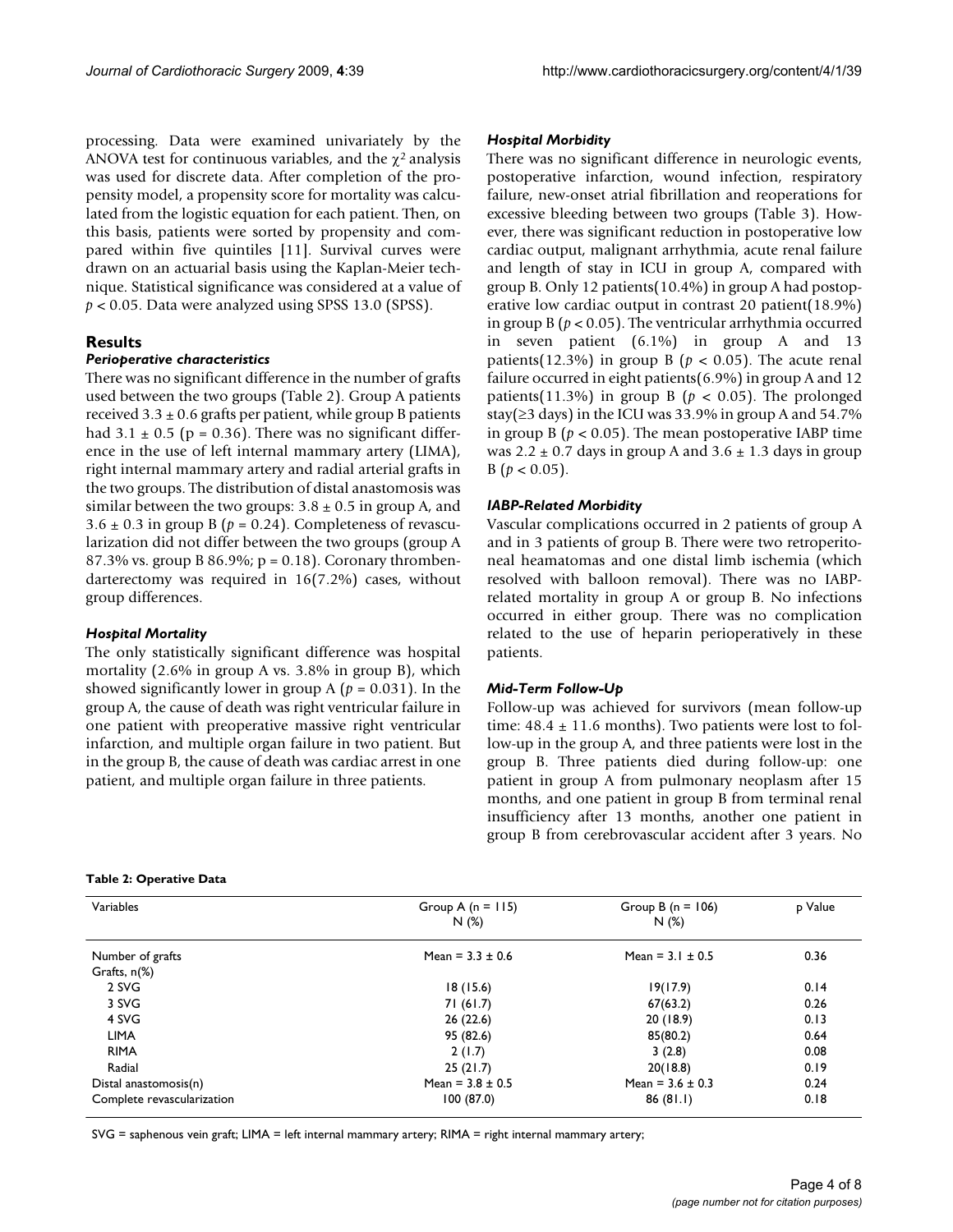#### **Table 3: Hospital morbidity**

| Variables                                 | Group A $(n = 115)$<br>N(%) | Group B ( $n = 106$ )<br>N(%) | p value |
|-------------------------------------------|-----------------------------|-------------------------------|---------|
| Low Cardiac output                        | 12(10.4)                    | 20(18.9)                      | < 0.05  |
| Reoperation for bleeding                  | 8(6.9)                      | 6(5.7)                        | 0.08    |
| IABP complication                         | 0                           | 0                             |         |
| Postoperative MI                          | 2(1.7)                      | 2(1.9)                        | 0.54    |
| New-onset atrial fibrillation             | 50 (43.5)                   | 53 (50.0)                     | 0.19    |
| Ventricular arrhythmia                    | 7(6.1)                      | 13(12.3)                      | < 0.05  |
| Pleural effusion                          | 78 (67.8)                   | 76(72.0)                      | 0.21    |
| Wound infection                           | 3(2.6)                      | 2(1.9)                        | 0.18    |
| Acute Renal failure                       | 8(6.9)                      | 12(11.3)                      | < 0.05  |
| Prolonged ventilatory support $\geq 24$ h | 38 (33.0)                   | 42 (39.6)                     | 0.16    |
| Stroke and cerebrovascular accident       | 2(1.7)                      | 3(2.8)                        | 0.07    |
| Prolonged stay ( $\geq$ 3 days) in ICU    | 39(33.9)                    | 38(54.7)                      | < 0.05  |
| Postoperative IABP time(Days)             | $2.2 \pm 0.7$               | $3.6 \pm 1.3$                 | < 0.05  |

major cardiac event due to incomplete revascularization was reported during follow-up. There was no hemorrhaging, thromboembolic complications, or stenosis during follow-up. The Kaplan Meier survival curve, including perioperative deaths, was presented in Fig. 1. In the two groups, six-, 12-, 24- and 48-month survival rates were similar.

All 81 survivors completed the SAQ questionnaire (response rate 100%). At follow-up, physical limitation, angina stability, angina frequency, treatment satisfaction and quality of life were comparable between the two treatment groups. In comparison with an age- and sexmatched standard population, Group A and Group B patients were impaired (score<85) in physical limitation and in quality of life (Table 4).

#### **Discussion**

With the enormous growth of interventional cardiology in recent years, patients coming to surgery for coronary artery bypass grafting are often at the end-stage of their disease, with severely impaired LV function. Management of patients with SLVD caused by coronary artery disease remains a challenge. The increased popularity and success of OPCAB grafting during the past decade seems to be a good surgical option. Good surgical results were obtained from different study [12,13].

Earlier reports have shown that use of preoperative IABP therapy can reduce myocardial ischemia and therefore improve outcome in high-risk patients undergoing CABG with the use of CPB[14]. Recent reports have indicated that pre- and perioperative IABP therapy facilitates manipulation of the heart with maintained hemodynamic stability and with reduced myocardial oxygen demand in high-risk patients undergoing OPCAB surgery [15]. The purpose of this study is to evaluate whether the use of preoperative intra-aortic balloon pump treatment can improve the outcome after surgical myocardial revascularization, and to evaluate whether this additional treatment is safety and effectiveness.

Indications for preoperative insertion of IABP has usually been reserved for patients with angina refractory to maximal medical therapy or for those with very low cardiac output preoperatively[5]. Our selection criteria was specifically designed to aggressively use the IABP preoperatively in an effort to avoid the complications and mortality associated with intraoperative or postoperatively insertion(delayed insertion). We designed our study to prospectively compare the results in two groups of patients using a prospective and randomized manner.

The number of anastomoses per patient in the study was similar to that in our current practice, as complete revascularization remains the principal advantage of cardiac operations and is essential in these patients, which corresponds with results of earlier reports[5,16]. Our current practice is to perform systematic off-pump operations for all isolated coronary procedures, representing a group of 1560 consecutive patients for eight years.

This study compares mortality between the two groups of patients receiving IABP. It is probably not surprising that hospital mortality is lower for group A cases than for group B cases. The improved hospital mortality in the preoperative IABP group compared with postoperative IABP group most likely reflects the avoidance of progressive cardiac dysfunction before insertion. Moreover, in the study the benefit of OPCAB with IABP extended beyond the early risk phase (the first year) and was not associated with an increased mortality in the mid-term interval. Due to the high risk of preoperative severely impaired LV function, the mortality is rather high for the series of patients.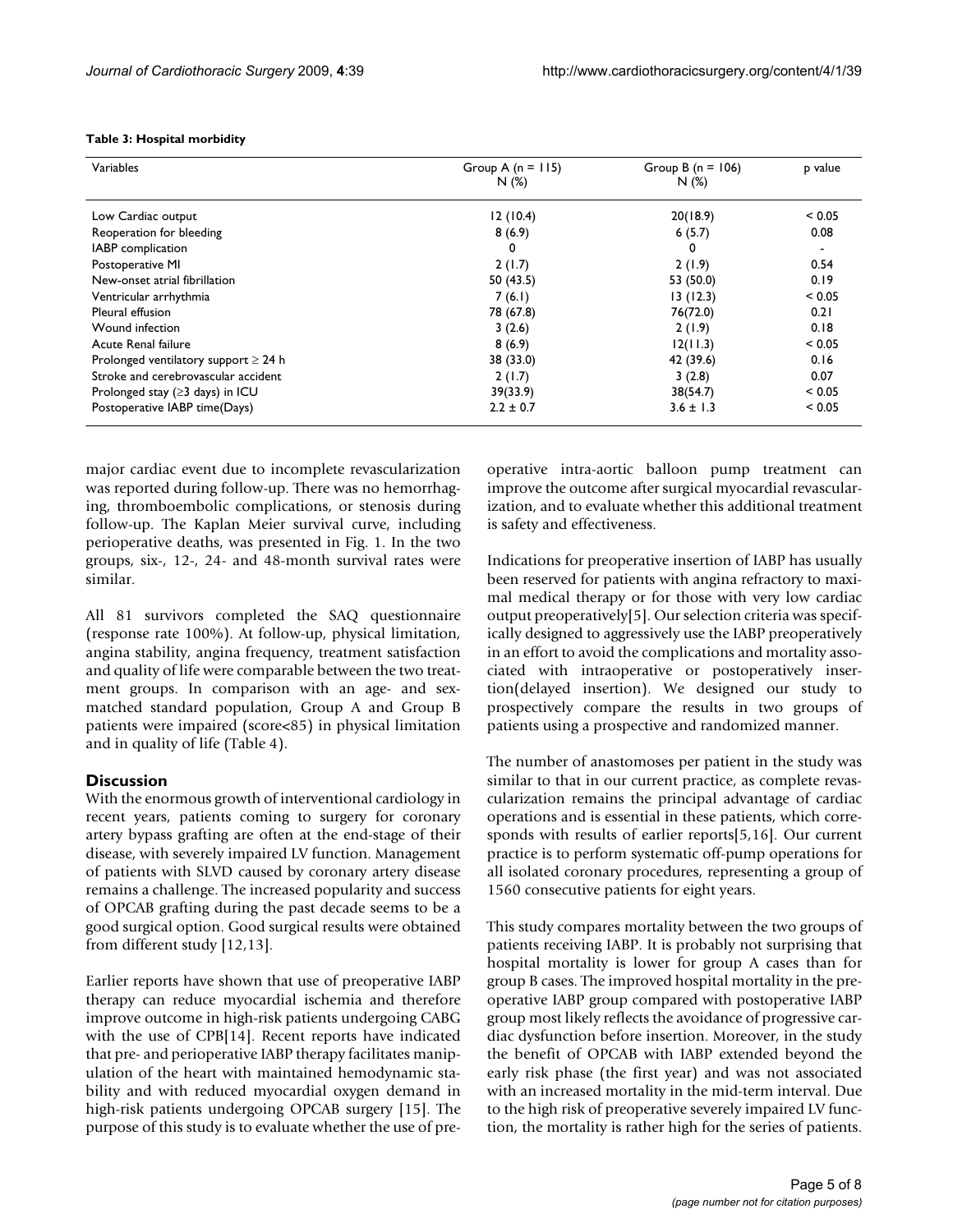

**Survival Functions** 

**Figure 1 The Kaplan Meier survival curve.**

And most of the deaths occurred in the early stage of the study, related to our early experience. Three patients died during follow-up, due to the non cardiac events.

In the present prospective randomized study, we have clearly demonstrated that pre- and postoperative IABP therapy are equally effective and safe, because of significant decreases of the risk for hemodynamic instability and conversion to CPB in coronary patients with SLVD. There were no statistically significant differences in most clinical outcome parameters between group A and group B, thus indicating that the IABP therapy is effective as well, as earlier documents[17]. However, it is notable that the prolonged stay in ICU as well as IABP support time was significantly shorter for group A than group B. In the present series, there were less IABP-related complications that could be explained by the usage of small sized balloon catheters (8F), an experienced team, short duration of therapy and close surveillance.

Patients who received a preoperative IABP (group A) have a lower rate of postoperative low cardiac output and ventricular arrhythmia than those receiving postoperative IABP (group B). This difference probably highlighted the

#### **Table 4: Quality of life**

| Variables*             | Group A $(n = 110)$ | Group B ( $n = 100$ ) | p Value |
|------------------------|---------------------|-----------------------|---------|
| Physical limitation    | $77 \pm 11$         | $79 \pm 12$           | 0.88    |
| Angina stability       | $90 \pm 13$         | $92 \pm 15$           | 0.86    |
| Angina frequency       | $85 \pm 14$         | $88 \pm 16$           | 0.52    |
| Treatment satisfaction | $69 \pm 9$          | $71 \pm 10$           | 0.35    |
| Quality of life        | $74 \pm 10$         | $78 \pm 13$           | 0.24    |
| Return to work         | 31/110(28.2%)       | 25/100(22.7%)         | 0.31    |

\*Quality of life assessment by Seattle Angina Questionnaire disease – specific instrument: score range from 0(worst) to 100(best health status)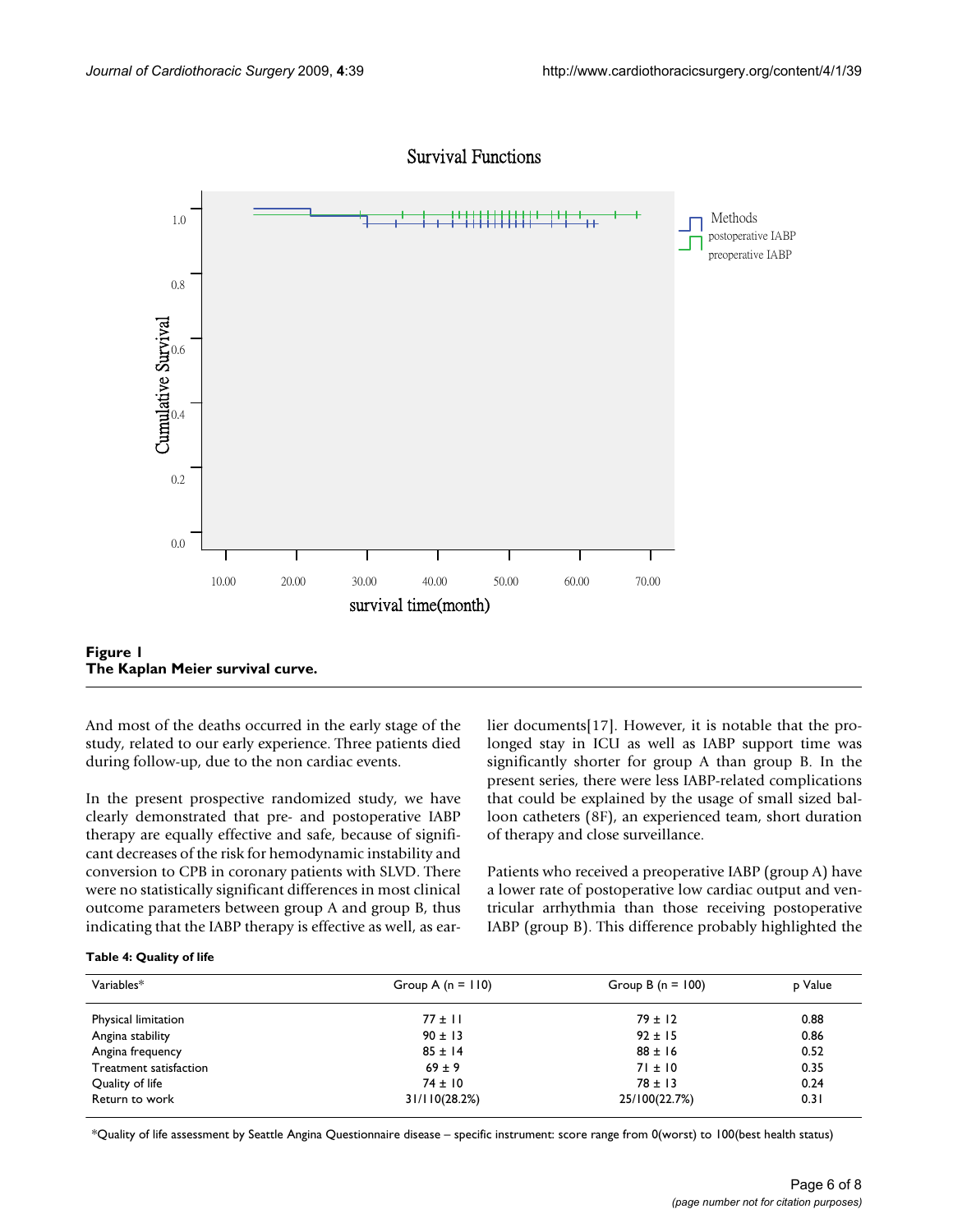benefits of preoperative IABP in term of improved myocardial oxygen supply/demand ratio, redistribution of blood flow toward areas of ischemic myocardium, hemodynamic stability during induction and prebypass and improved graft flow postbypass[18]. In the study, eight patients (6.9%) in group A and 12 in group A (11.3%) developed acute renal dysfunction. This demonstrates that preoperative elective IABP counterpulsation in highrisk OPCAB surgery leads to a significant reduction in the incidence of acute renal dysfunction and the need for hemofiltration, which supports the finding of Vohra, et al [19]. It has been proposed that the use of preoperative IABP may lead to minimization of low-flow episodes with avoidance of subsequent end organ dysfunction, especially OPCAB patients with SLVD.

Once the postoperative phase is achieved, our mid-term follow-up shows excellent clinical results, with no subsequent revascularizations due to incomplete procedures, thus confirming the adequacy of the revascularization. On follow-up, most of the patients were free from angina, rehospitalization and recatheterization both the two groups postoperatively. In our study the degree of improvement in angina and quality of life did not differ significantly between the two groups. The SAQ questionnaire is more sensitive and responsive to detect changes in angina-related health status than other generic measures and it provides more clinically relevant information with respect to the disease of interest [10]. Though the survival curve of the preoperative IABP therapy group patients appears to indicate slightly better early survival than the postoperative IABP therapy group cohort, no statistical difference was demonstrated.

# **Conclusion**

The present study is limited by the small size of its population. Further studies with a larger population are needed to single out a group of heart failure patients, which could benefit most from using intra-aortic balloon pump as a supportive or bridge therapy. In conclusion this study has demonstrated a beneficial effect of preoperative IABP treatment in coronary artery patients with SLVD undergoing OPCAB.

# **Competing interests**

The authors declare that they have no competing interests.

# **Authors' contributions**

QZB and CX had helped with design of the study, data interpretation and in writing of the paper. XM has made the statistical analysis and took part in the writing process. QZB also took part in the correction of the manuscript according to the reviewers suggestions. JYS and WLM had helped in gathering patient information and performed graphic measurements. XLQ and LLL performed graphics and tables and added comments to the paper. All authors read and approved the final manuscript.

# **Acknowledgements**

We thank the 12 participates of our hospitals for their tireless efforts to ensure the timeliness, completeness, and accuracy of the registry data. This study was supported by a grant from social development foundation of Jiangsu province, China (BS2006063). There was no conflict of interest among all authors in the study.

#### **References**

- 1. Selim IC, Yildirim T, Akgun S, Aksoy N, Oz M, Arsan S: **[Coronary](http://www.ncbi.nlm.nih.gov/entrez/query.fcgi?cmd=Retrieve&db=PubMed&dopt=Abstract&list_uids=12957767) [artery bypass surgery in patients with severe left ventricular](http://www.ncbi.nlm.nih.gov/entrez/query.fcgi?cmd=Retrieve&db=PubMed&dopt=Abstract&list_uids=12957767) [dysfunction.](http://www.ncbi.nlm.nih.gov/entrez/query.fcgi?cmd=Retrieve&db=PubMed&dopt=Abstract&list_uids=12957767)** *International Journal of Cardiology* 2003, **90:**309-316.
- 2. Christakis GT, Weisel RD, Fremes SE, Ivanov J, David TE, Goldman BS, Salerno TA: **[Coronary artery bypass grafting in patients](http://www.ncbi.nlm.nih.gov/entrez/query.fcgi?cmd=Retrieve&db=PubMed&dopt=Abstract&list_uids=1597972) [with poor ventricular function. Cardiovascular Surgeons of](http://www.ncbi.nlm.nih.gov/entrez/query.fcgi?cmd=Retrieve&db=PubMed&dopt=Abstract&list_uids=1597972) [the University of Toronto.](http://www.ncbi.nlm.nih.gov/entrez/query.fcgi?cmd=Retrieve&db=PubMed&dopt=Abstract&list_uids=1597972)** *J Thorac Cardiovasc Surg* 1992, **103:**1083-1091.
- 3. Mickleborough LL, Carson S, Tamariz M, Ivanov J: **[Results of revas](http://www.ncbi.nlm.nih.gov/entrez/query.fcgi?cmd=Retrieve&db=PubMed&dopt=Abstract&list_uids=10694616)[cularization in patients with severe left ventricular dysfunc](http://www.ncbi.nlm.nih.gov/entrez/query.fcgi?cmd=Retrieve&db=PubMed&dopt=Abstract&list_uids=10694616)[tion.](http://www.ncbi.nlm.nih.gov/entrez/query.fcgi?cmd=Retrieve&db=PubMed&dopt=Abstract&list_uids=10694616)** *J Thorac Cardiovasc Surg* 2000, **119:**550-557.
- 4. Chamberlain MH, Ascione R, Reeves BC, Angelini GD: **[Evaluation](http://www.ncbi.nlm.nih.gov/entrez/query.fcgi?cmd=Retrieve&db=PubMed&dopt=Abstract&list_uids=12078783) [of the effectiveness of off-pump coronary artery bypass](http://www.ncbi.nlm.nih.gov/entrez/query.fcgi?cmd=Retrieve&db=PubMed&dopt=Abstract&list_uids=12078783) [grafting in high risk patients: an observational study.](http://www.ncbi.nlm.nih.gov/entrez/query.fcgi?cmd=Retrieve&db=PubMed&dopt=Abstract&list_uids=12078783)** *Ann Thorac Surg* 2002, **73:**1866-1873.
- 5. CHEN Xin, XU Ming, SHI Hong-wei, Mu XW, Chen ZQ, Qiu ZB: **Comparative study of on-pump and off-pump coronary bypass surgery for patients with triple coronary artery disease.** *Chinese Medical J* 2004, **117:**342-346.
- 6. Kirklin JK: **Prospects for understanding and eliminating the deleterious effects of cardiopulmonary bypass.** *Ann ThoracSurg* 1991, **51(4):**573-578.
- 7. Edmunds LH Jr: **[Inflammatory response to cardiopulmonary](http://www.ncbi.nlm.nih.gov/entrez/query.fcgi?cmd=Retrieve&db=PubMed&dopt=Abstract&list_uids=9869435) [bypass.](http://www.ncbi.nlm.nih.gov/entrez/query.fcgi?cmd=Retrieve&db=PubMed&dopt=Abstract&list_uids=9869435)** *Ann Thorac Surg* 1998, **66(5 Suppl):**S12-S18.
- 8. Gutfinger DE, Ott RA, Miller M, Selvan A, Codini MA, Alimadadian H, Tanner TM: **[Aggressive preoperative use of intra-aortic bal](http://www.ncbi.nlm.nih.gov/entrez/query.fcgi?cmd=Retrieve&db=PubMed&dopt=Abstract&list_uids=10215196)[loon pump in elderly patients undergoing coronary artery](http://www.ncbi.nlm.nih.gov/entrez/query.fcgi?cmd=Retrieve&db=PubMed&dopt=Abstract&list_uids=10215196) [bypass grafting.](http://www.ncbi.nlm.nih.gov/entrez/query.fcgi?cmd=Retrieve&db=PubMed&dopt=Abstract&list_uids=10215196)** *Ann Thorac Surg* 1999, **67:**610-613.
- 9. Craver JM, Murrah CP: **[Elective intra-aortic balloon counterpul](http://www.ncbi.nlm.nih.gov/entrez/query.fcgi?cmd=Retrieve&db=PubMed&dopt=Abstract&list_uids=11308163)[sation for high-risk off-pump coronary artery bypass opera](http://www.ncbi.nlm.nih.gov/entrez/query.fcgi?cmd=Retrieve&db=PubMed&dopt=Abstract&list_uids=11308163)[tions.](http://www.ncbi.nlm.nih.gov/entrez/query.fcgi?cmd=Retrieve&db=PubMed&dopt=Abstract&list_uids=11308163)** *Ann Thorac Surg* 2001, **71:**1220-1223.
- 10. Dougherty CM, Dewhurst T, Nichol P, Spertus J: **[Comparison of](http://www.ncbi.nlm.nih.gov/entrez/query.fcgi?cmd=Retrieve&db=PubMed&dopt=Abstract&list_uids=9674663) [three quality of life instruments in stable angina pectoris:](http://www.ncbi.nlm.nih.gov/entrez/query.fcgi?cmd=Retrieve&db=PubMed&dopt=Abstract&list_uids=9674663) Seattle Angina Questionnaire, Short Form Health Survey [\(SF-36\), and Quality of Life Index- Cardiac Version III.](http://www.ncbi.nlm.nih.gov/entrez/query.fcgi?cmd=Retrieve&db=PubMed&dopt=Abstract&list_uids=9674663)** *J Clin Epidemiol* 1998, **51:**569-575.
- 11. Rubin DB: **[Estimating causal effects from large data sets using](http://www.ncbi.nlm.nih.gov/entrez/query.fcgi?cmd=Retrieve&db=PubMed&dopt=Abstract&list_uids=9382394) [propensity scores.](http://www.ncbi.nlm.nih.gov/entrez/query.fcgi?cmd=Retrieve&db=PubMed&dopt=Abstract&list_uids=9382394)** *Ann Intern Med* 1997, **127:**757-63.
- 12. Shennib H, Endo M, Benhamed O, Morin JF: **[Surgical revasculari](http://www.ncbi.nlm.nih.gov/entrez/query.fcgi?cmd=Retrieve&db=PubMed&dopt=Abstract&list_uids=12400814)[zation in patients with poor left ventricular function:On or](http://www.ncbi.nlm.nih.gov/entrez/query.fcgi?cmd=Retrieve&db=PubMed&dopt=Abstract&list_uids=12400814) [off-pump?](http://www.ncbi.nlm.nih.gov/entrez/query.fcgi?cmd=Retrieve&db=PubMed&dopt=Abstract&list_uids=12400814)** *Ann Thorac Surg* 2002, **74:**S1344-S1347.
- 13. Stamou S, Jabolonski K, Hill PC, Bafi AS, Boyce SW, Corso PJ: **[Coro](http://www.ncbi.nlm.nih.gov/entrez/query.fcgi?cmd=Retrieve&db=PubMed&dopt=Abstract&list_uids=15680833)[nary revascularization without cardiopulmonary bypass ver](http://www.ncbi.nlm.nih.gov/entrez/query.fcgi?cmd=Retrieve&db=PubMed&dopt=Abstract&list_uids=15680833)[sus the conventional approach in high-risk patients.](http://www.ncbi.nlm.nih.gov/entrez/query.fcgi?cmd=Retrieve&db=PubMed&dopt=Abstract&list_uids=15680833)** *Ann Thorac Surg* 2005, **79:**552-557.
- 14. Christenson JT, Licker M, Kalangos A: **[The role of intra-aortic](http://www.ncbi.nlm.nih.gov/entrez/query.fcgi?cmd=Retrieve&db=PubMed&dopt=Abstract&list_uids=12869172) [counterpulsation in high risk OPCAB surgery: a prospective](http://www.ncbi.nlm.nih.gov/entrez/query.fcgi?cmd=Retrieve&db=PubMed&dopt=Abstract&list_uids=12869172) [randomized study.](http://www.ncbi.nlm.nih.gov/entrez/query.fcgi?cmd=Retrieve&db=PubMed&dopt=Abstract&list_uids=12869172)** *J Card Surg* 2003, **18:**286-294.
- 15. Suzuki T, Okabe M, Handa M, Yasuda F, Miyake Y: **[Usefulness of](http://www.ncbi.nlm.nih.gov/entrez/query.fcgi?cmd=Retrieve&db=PubMed&dopt=Abstract&list_uids=15172264) [preoperative intraaortic balloon pump therapy during off](http://www.ncbi.nlm.nih.gov/entrez/query.fcgi?cmd=Retrieve&db=PubMed&dopt=Abstract&list_uids=15172264)pump coronary artery bypass grafting in high-risk patients.** *Ann Thorac Surg* 2004, **77:**2056-2059.
- 16. Puskas JD, Williams WH, Duke PG, Staples JR, Glas KE, Marshall JJ, Leimbach M, Huber P, Garas S, Sammons BH, McCall SA, Petersen RJ, Bailey DE, Chu H, Mahoney EM, Weintraub WS, Guyton RA: **[Off](http://www.ncbi.nlm.nih.gov/entrez/query.fcgi?cmd=Retrieve&db=PubMed&dopt=Abstract&list_uids=12698142)[pump coronary artery bypass grafting provides complete](http://www.ncbi.nlm.nih.gov/entrez/query.fcgi?cmd=Retrieve&db=PubMed&dopt=Abstract&list_uids=12698142) revascularization with reduced myocardial injury, transfusion requirements, and length of stay: a prospective randomized comparison of two hundred unselected patients undergoing off-pump versus conventional coronary artery [bypass grafting.](http://www.ncbi.nlm.nih.gov/entrez/query.fcgi?cmd=Retrieve&db=PubMed&dopt=Abstract&list_uids=12698142)** *J Thorac Cardiovasc Surg* 2003, **125:**797-808.